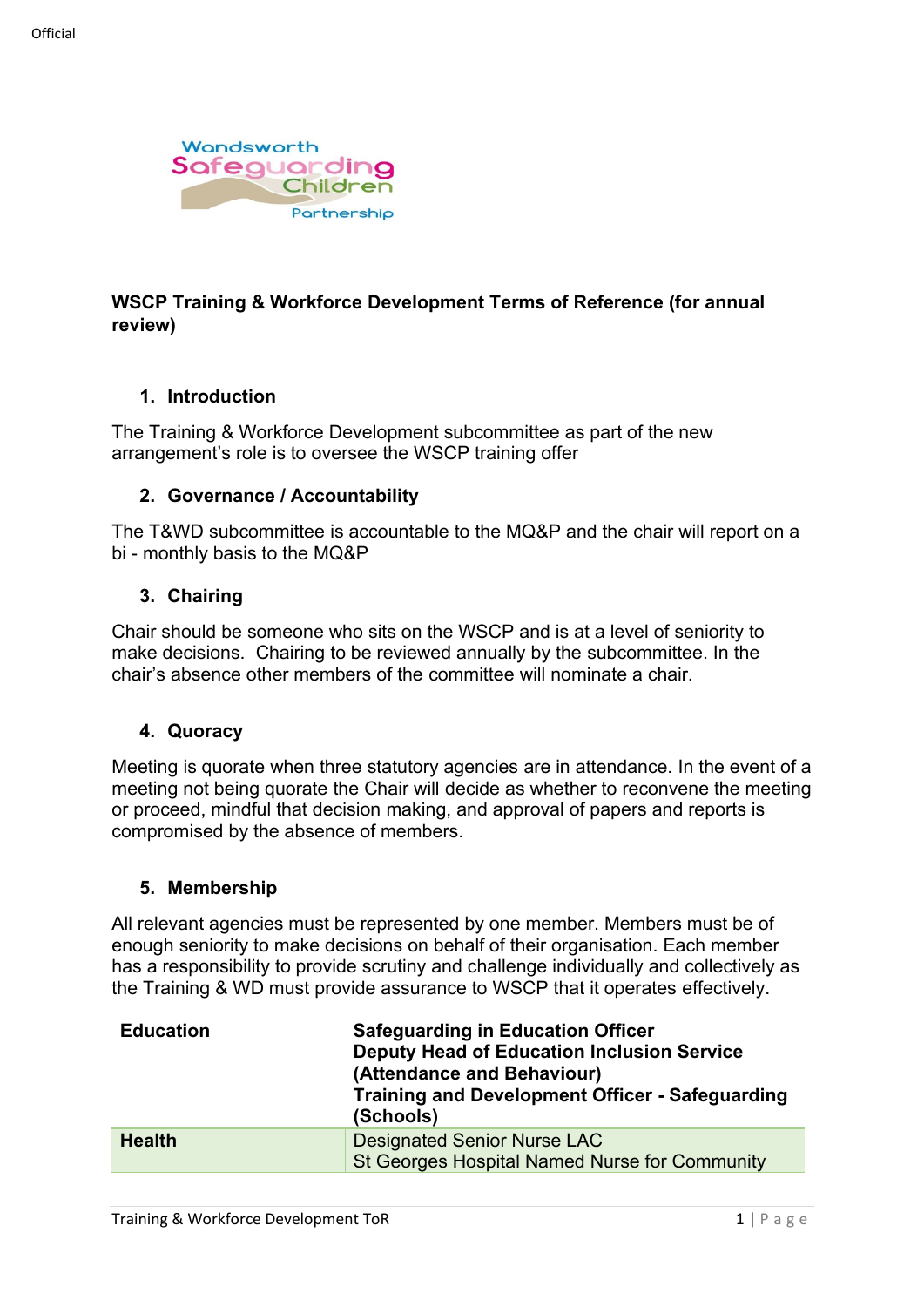|                                                         | Designated Nurse Safeguarding Children<br>Wandsworth NHS SW London CCG<br><b>Safeguarding Children Advisor CLCH</b><br>Named Nurse for Safeguarding Children (0-19 years)<br><b>CLCH Wandsworth</b><br>Named Nurse for Safeguarding Children St Georges<br>Hospital<br><b>CLCH Children Safeguarding Advisor</b><br>Associate Director of Safeguarding CLCH NHS Trust<br><b>CLCH Children Safeguarding Advisor</b> |
|---------------------------------------------------------|--------------------------------------------------------------------------------------------------------------------------------------------------------------------------------------------------------------------------------------------------------------------------------------------------------------------------------------------------------------------------------------------------------------------|
| <b>Adult and community</b><br>services                  | Training and Development Manager (Adults)                                                                                                                                                                                                                                                                                                                                                                          |
| <b>Wandsworth Police</b><br>(CAIT and Borough<br>police | DI South West BCU Safeguarding Hub - MASH/CAIT<br>Referrals/PCLO/CSE/ART<br>Detective Sergeant   ART and CSE Team   South<br><b>West BCU</b>                                                                                                                                                                                                                                                                       |
| <b>WSCP Partnership</b>                                 | <b>WSCP Business Manager</b><br><b>WSCP Senior Business Support Officer</b>                                                                                                                                                                                                                                                                                                                                        |
| <b>CSC</b>                                              | <b>Training and Development Manager (Childrens</b><br>Services)<br><b>Head of Children's Social Care Academy</b><br>Multi-Agency Safeguarding Training Lead for<br><b>Children's Social Care Academy</b>                                                                                                                                                                                                           |
| <b>Housing</b>                                          | Policy & Performance Officer - Housing Strategy                                                                                                                                                                                                                                                                                                                                                                    |
| <b>Early Years' Service</b>                             | Head of Development and QA - Early Help Division                                                                                                                                                                                                                                                                                                                                                                   |

# **6. Attendance / Frequency**

The meetings will take place for 3 hours on a quarterly basis or more frequent as required. The Sub-Committee members will commit to attending all meetings and will delegate to their deputy when unable to attend.

Attendance should be regular. Failure to attend regularly will be asked to locate a permanent substitute

### **7. Purpose/ Scope**

To oversee the WSCP training offer ensuring the provision of high-quality multiagency training programmes, which support professionals and volunteers working in local statutory, private, voluntary and independent sectors to safeguard and promote the welfare of children and young people.

### **8. Roles and Responsibility**

The Sub-committee will review and evaluate the quality, scope and effectiveness of the WSCP multi-agency training offer to ensure objectives and competencies are demonstrated and evidenced as aligned with current local and national guidance and legislation. Will undertake the review of the WSCP Training strategy and Annual report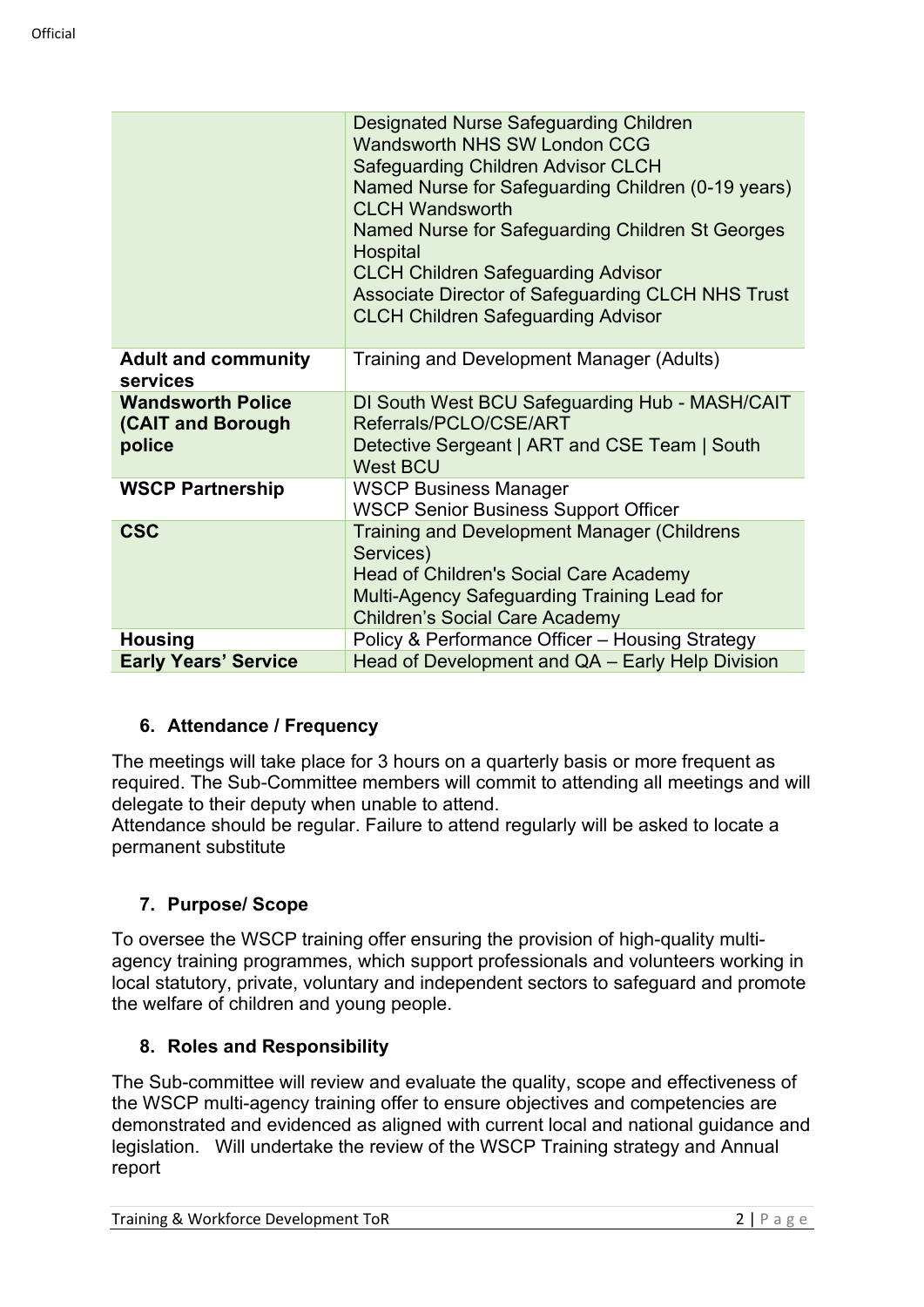### **9. Process**

The Training & Workforce Development sub-committee will:

- Review performance and address any concerns.
- Evaluate performance against agreed outcomes and ensure changes are implemented where necessary.
- Ensure full partnership contribution to the decision-making process.
- The subcommittee will work to promote the involvement of service users and young people in the development, delivery and evaluation of the WSCP training offer.
- Respond to research findings, good practice learning, national policy and legislative change to ensure practice remains pertinent.

If a sub-committee has identified work for another sub-committee actions to be taken:

- The chair will write to the chair of the intended sub-committee informing them of the reason for the work to be transferred and intended outcomes
- Receiving chair will confirm (in writing) whether work will be undertaken and if not, why not
- Disagreement around how work moves between sub-committees should be escalated to the Executive for agreement

If a sub-committee identifies training for the Training & Workforce Development sub committee

- Proposal of the training including link to the WSCP priority areas, including projected costs to be submitted to the T&WD for consideration
- Receiving chair will confirm (in writing) whether work will be undertaken and if not, why not
- Disagreement around how work moves between sub-committees should be escalated to the Executive for agreement

### **10.Decision Making / Dispute Resolution**

The Chair will be asked to mediate and negotiate a satisfactory solution, based on the best interest of children. If dispute remains unresolved then final decision will be reached by the Chair of the MQ&P subcommittee.

# **11.Escalation**

See [escalation guidance](https://wscp.org.uk/media/1329/inter_agency_escalation_policy-v2.docx)

### **12.Conflict of Interest**

All panel members must declare at the start of the meeting any issue that may present as conflict of interest e.g. where bias may affect decision making, member representing and having scrutinising role for their own agency, lack of independence.